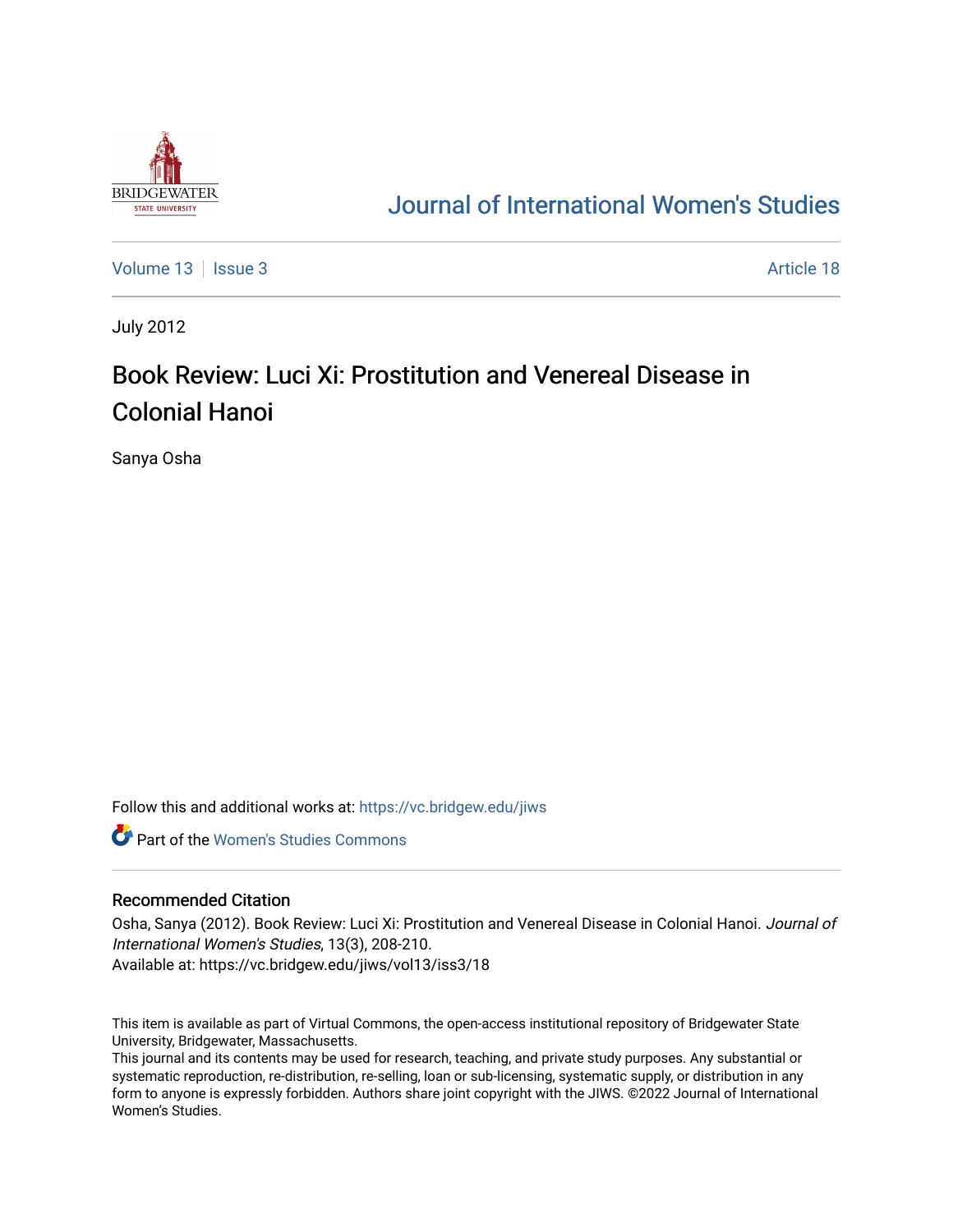### **Luci Xi: Prostitution and Venereal Disease in Colonial Hanoi**

#### Vu Trong Phung

Translated, with an introduction, by Shaun Kingley Malarney University of Hawai'i Press, Honolulu, 2011, pp.176 Reviewed by Sanya Osha, Tshwane University of Technology, South Africa.

Vu Trong Phung's *Luci Xi: Prostitution and Venereal Disease in Colonial Hanoi* falls under a kind of writing called *reportage. Reportage* is form of investigative journalism made popular in Vietnam in the 1930s. This kind writing assumed different variants "such as travelogues from locales across Vietnam, reflective pieces on social and cultural life, or descriptions of contemporary events such as village life or festivals" (p.3). Tam Lang's landmark work, *Toi Keo Xe* is regarded as a major benchmark for that kind of literature. Lang, in *Ti Keo Xe*, was interested in knowing and portraying the daily experiences of rickshaw pullers and this particular angle caused a stir within the reading public. It wasn't common to align with the societal underdog or project his/her perspective as something worth of recognition or attention. *Reportage* tended to align with the sociopolitical perspectives of the underclass in that it portrayed the plight of "the marginal, disenfranchised, dispossessed, unseen, or even exploited members of Vietnamese society" (p.3). For instance, Vu Trong Phung, in earlier works, explored the unsavory effects of gambling on social cohesion. He had also focused on the relations between French soldiers and Vietnamese women. In these works and others of a similar nature, Phung usually employed the first-person perspective giving his writings an immediacy and poignancy.

*Luci Xi* was serialized in Hanoi newspaper *Tuong Lai* (The Future) and came out in eleven installments in 1937. Phung's treatise unveils the human dimensions of prostitution, that is, the real face of the sex trade is uncovered and not the abstract disquisitions of medical practitioners or the fustiness of moralists. For instance, Huyen, a prostitute is lured into the sex trade by "romanticism, materialism, the relaxation of the rules regarding male-female interaction, the absence of sexual education, the prohibition marriage among lineage mates, arranged marriage, and the inequalities and denial of human feeling" (p.5).

However, unchecked prostitution comes with enormous social and health costs: the spread of deadly venereal diseases such as syphilis. In order to curb the transmission of venereal infections, the colonial authorities established dispensaries in which infected women were kept incarcerated pending the period in which they regained good health.

Phung dwells on the perplexities, shame and helplessness of the inmates of the dispensaries. Of course, there were also grave economic consequences for spells of incarceration and this often led infected women to avoid medical treatment for venereal diseases as it meant an inevitable loss of income.

As Shaun Kingsley Malarney writes, "for Vu Trong Phung, the complex reality of prostitution and venereal disease was the source and focus of a number of profound anxieties about the sociopolitical status in colonial Hanoi. As he clearly recognized, Vietnam's colonial ecounter with French culture and civilization was couched in the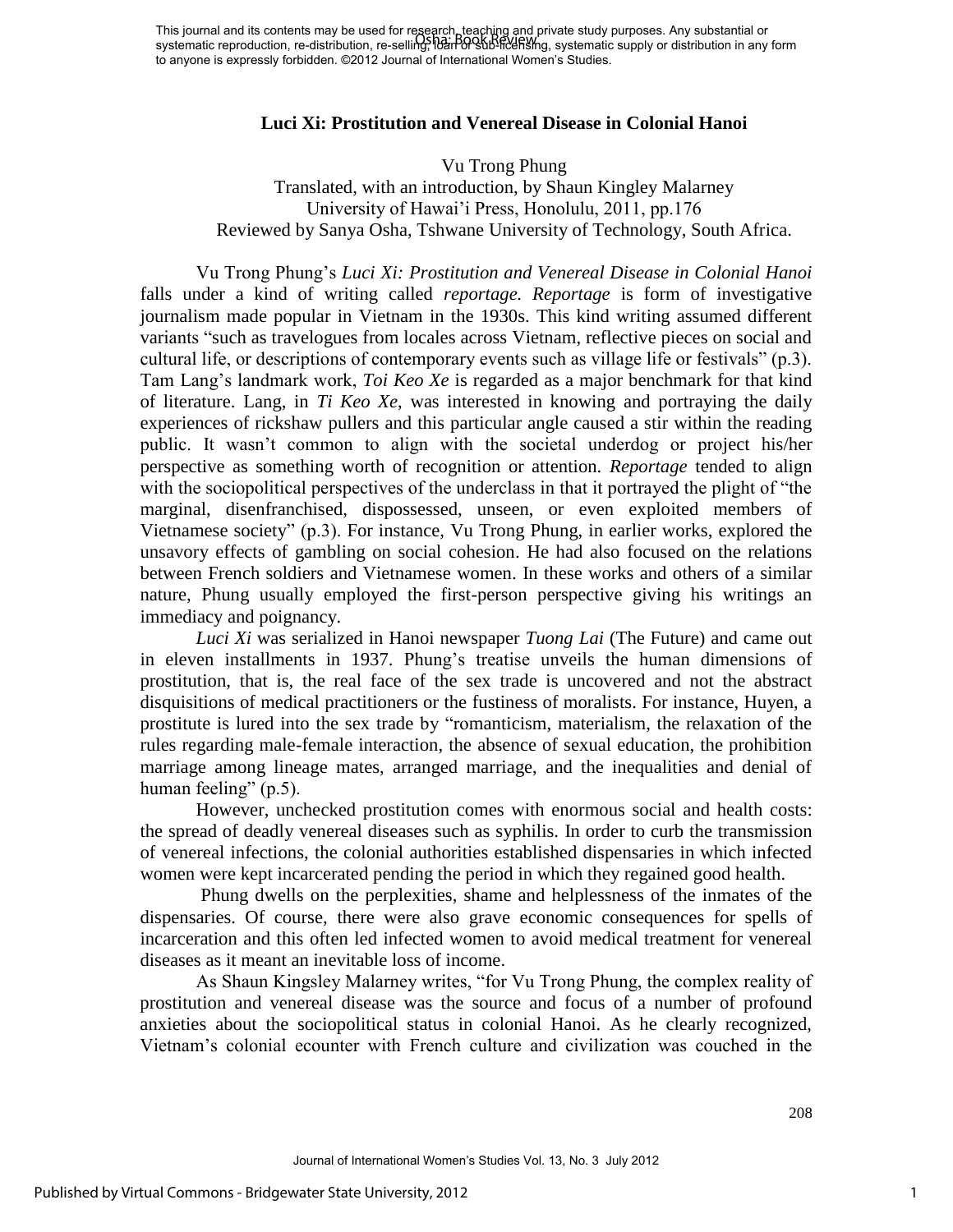rhetoric of "progress"(p.3). Vu Trong Phung questioned the veracity of this so-called rhetoric of progress as he clearly observed that it went with an underside of societal decay and hypocrisy. His consistent interrogation of the frayed seams of colonial Vietnamese society no sooner led him to be crowned the "Northern King of *Reportage*". He however led a tragically short life dying of tuberculosis and opium addition at the age of twenty-seven in 1939. Before his demise, Vu Trong Phung managed to produce a remarkable body of work that included "at least eight novels, seven plays, five booklength works of non-fiction reportage, several dozen short stories, articles and editorials" (Zinoman 2002, cited by Malarney, p.3). In many quarters of Vietnamese society, he is regarded as perhaps the most accomplished author to have emerged from the country in the twentieth century.

One impressive quality about *Luci Xi* is that Vu Trong Phung is not merely concerned with depicting the underbelly of colonial Hanoi society with voyeuristic intent. His ideological sympathies are quite obvious in revealing the far-reaching effects caused by French colonial policies in controlling the Vietnamese social body; assigning social strata for various classes and races, vilifying morally reprehensible women and also incarcerating them when they became victims of disease. Women seemed to bear the brunt of colonial mechanisms of control and chastisement in term of being quarantined, stigmatized and subjected to all manner of abuse. Both the colonial discourse and institution sought to undermine the agency of women and the kind of writing Phung engaged in- *reportage*- sought to expose this form of violence.

*Luci Xi* further resonates in the contemporary age of HIV/Aids and global capitalism. The penetration of Vietnamese society by agents of colonialism led to a radical form of liberation that overturned indigenous Vietnamese mores. The same is certainly true of present age of globalization and this makes Vu Trong Phung's book a remarkable work of cultural history sexology, anthropology, colonial dynamics and of course globalization studies. The book once again demonstrates the scarifications inflicted by colonialism; cultural, political psychological and sexual. There are many other nuances to found is this revealing book. First, it reveals the robustness of a particular form of writing: *reportage*. Also, it casts an unflinching gaze at a colonial sex trade and its accompanying moral despair and panics. The powerful vision of the author, Vu Trong Phung must also be mentioned as his topic and tradition of writing seemed especially suited to him. As mentioned earlier, Phung wrote in various genres and this merely attests to his virtuosity and versatility. Indeed we are fortunate to have a first-hand account of the conflicting impact of French colonialism in its glory days.